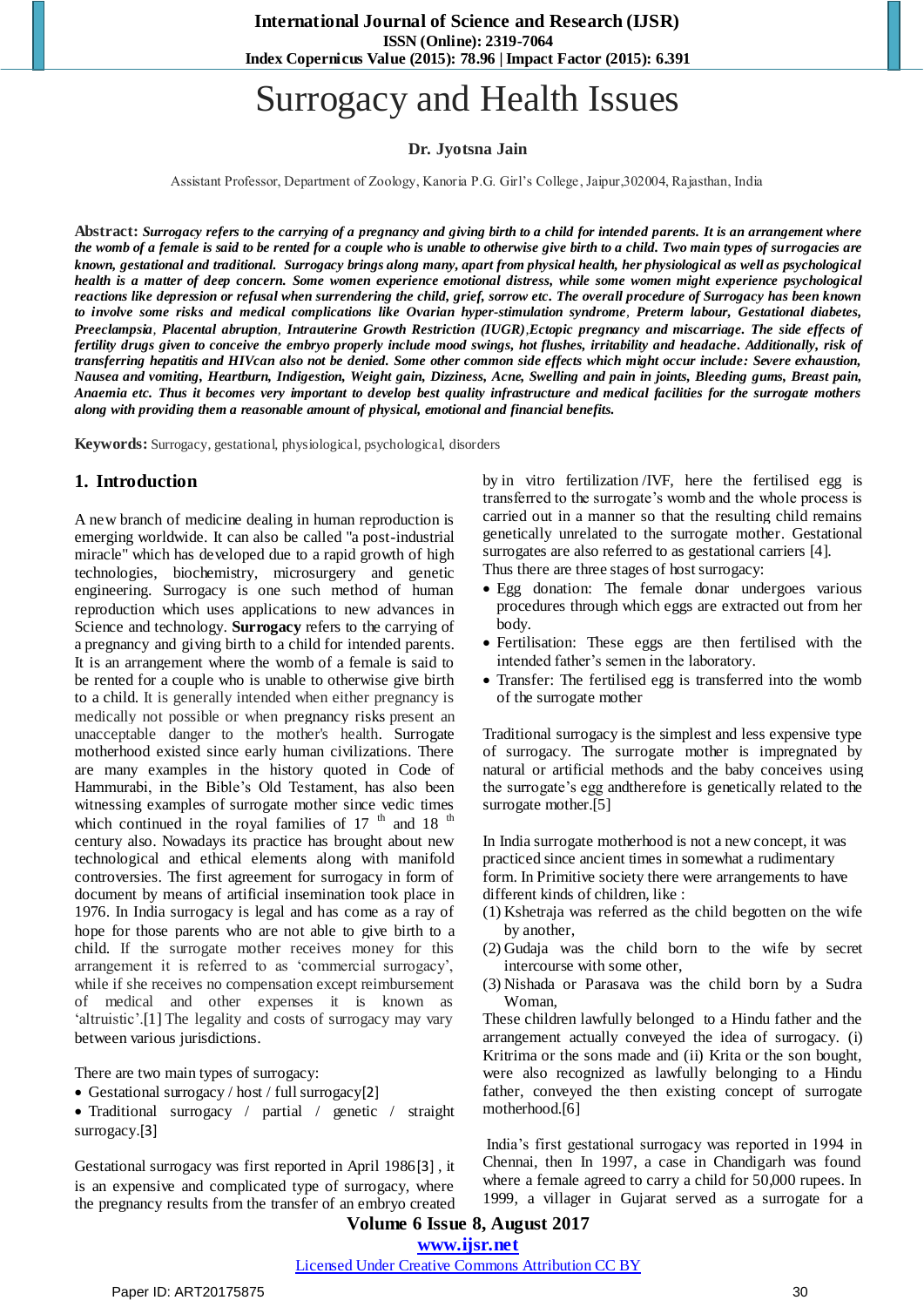## **International Journal of Science and Research (IJSR) ISSN (Online): 2319-7064 Index Copernicus Value (2015): 78.96 | Impact Factor (2015): 6.391**

German couple[6]. In India, the estimated number of births through surrogacy has been found to be doubled between 2003 and 2006 and estimates range to 3,000 in the last decade.

The only reported judgment of the Supreme Court in surrogacy matters in Baby Manji Yamada (2008) took due notice that in cases of "commercial surrogacy", an intended parent may be a single male, when it had the occasion to consider the petition of a Japanese grandmother wanting issuance of a travel document for her Japanese divorced son's daughter.[7] In another matter decided by the Gujarat High Court in Jan Balaz (2009) the matter in appeal is still pending in the Supreme Court and the decision of the High Court holding, that babies born in India to gestational surrogates are Indian citizens entitled to Indian passports, has been stayed by the Supreme Court. However, twin German children born to the German couple were permitted to leave India upon directions of the Apex Court India is now becoming a popular destination for surrogacy and is one of a handful of countries that allow commercial surrogacy. Indian females are coming forward as surrogates. Our country offers cheap medical costs along with high success rates, which makes it an attractive option for couples from all over the world. [8]

# **2. Legal aspects of surrogacy**

Laws on surrogacy differ from one country to another. Altruistic surrogacy, a type of surrogacy where the surrogate mother is either not paid, or paid for nominally is allowed in countries such as Belgium, United Kingdom, Denmark, Netherlands, Israel, U.S. (Kentucky, Nebrasa, Maryland, Washington, Michigan), Utah, Virginia, Canada, and Australia.[9] Commercial surrogacy, where the surrogate paid to carry a couple's child, is allowed in some countries as U.S. States (California, Arkansas, Massachusetts,Texas, Nevada), India, Russia, Ukraine, Mexico and Thailand. In Sweden, Japan and Saudi arabia, surrogacy is illegal for Swedish fertility clinics to make surrogate arrangements, while in Georgia, surrogacy is legal but the surrogate mother does not has any parental rights over the child. Countries such as France, Germany, Italy, Spain and U.S states likeArizona, Washington D.C., New York, New Jersey and Indiana prohibit all forms of surrogacy.[10]

Commercial surrogacy is legal in India. It became legalized according to the Indian Council for Medical Research Guidelines in 2002.These guidelines further got updated in 2005. In 2008, the Supreme Court issued a decision stating that commercial surrogacy is permitted in India, but along with an appropriate law that regulated it.The Supreme Court of India also gave the verdict that Surrogates will be the legal mother of the child they carry and in order to transfer their rights they will have to sign a parental order after they give birth, this will then transfer her rights to the intended parents.[11] In the same year the Lok Sabha enacted the Assisted Reproductive Technology Bill, but that still remains pending.Supreme court also declared that the surrogate mother will also have the right to keep the child even if she and the child are not genetically related. The child born through this process carries the citizenship of its surrogate mother. Currently surrogacy is being regulated and followed by the Indian Council of Medical Research guidelines, 2005. The Assisted Reproductive Technologies (Regulation) Bill, 2013 was tabled in the parliament and was pending and after three years has finally been passed by cabinet and will be presented soon in the parliament.[12]

# **3. Ethical Considerations**

Both the couple and the surrogate sign up terms on ethical considerations involved with surrogacy. It is still a matter of debate whether surrogacy is ethically correct or not as many people keep a view that surrogacy is a means to earn large sums of money.As there is no law that prohibits surrogate mothers to have a child in this manner, it is up to surrogate mother and the intended parents involved to carefully evaluate the situation and decide whether or not it is the way they want to have a child or not [13].

There are risks involved for both parties in a surrogacy contract, while the surrogate mother runs the risk of manifold complications during pregnancy and child birth that might have an ill effect on her health. The intended couple too runs the risk of pregnancy failure or an abnormal child.

#### **Physical and Physiological effects of surrogacy**

There can be many health issues related with the surrogate mother. During pregnancy and child birth, the surrogate mother can undergo stress.[14]The overall procedure of Surrogacy has been known to involve some risks and medical complications like [Ovarian hyper-stimulation](http://en.wikipedia.org/wiki/Ovarian_hyperstimulation_syndrome)  [syndrome](http://en.wikipedia.org/wiki/Ovarian_hyperstimulation_syndrome)**,** Preterm labour, Gestational diabetes, [Preeclampsia](http://en.wikipedia.org/wiki/Pre-eclampsia)**,** [Placental abruption](http://en.wikipedia.org/wiki/Placental_abruption)**,** [Intrauterine Growth](https://en.wikipedia.org/wiki/Intrauterine_growth_restriction)  [Restriction \(IUGR\)](https://en.wikipedia.org/wiki/Intrauterine_growth_restriction)**,** [Ectopic pregnancy](http://en.wikipedia.org/wiki/Ectopic_pregnancy) and miscarriage. The side effects of fertility drugs given to conceive the embryo properly include mood swings, hot flushes, irritability and headache. [15]Additionally, risk of transferring hepatitis and HIV can also not be denied. Some other common side effects which might occur include:

- Severe exhaustion,
- Nausea and vomiting,
- Heartburn,
- Indigestion,
- Weight gain,
- Dizziness,
- Acne,
- Swelling and pain in joints,
- Bleeding gums,
- Breast pain,
- Anaemia,
- Constipation,
- Bloating,
- Backaches,
- Difficulty in sleeping,
- Higher blood pressure,
- Hormonal mood changes,
- Stretch marks and loose skin,
- Adominal and vaginal muscle weakness,
- Varicose veins,
- Pre-eclampsia,
- Placenta Previa,

# **Volume 6 Issue 8, August 2017**

**www.ijsr.net**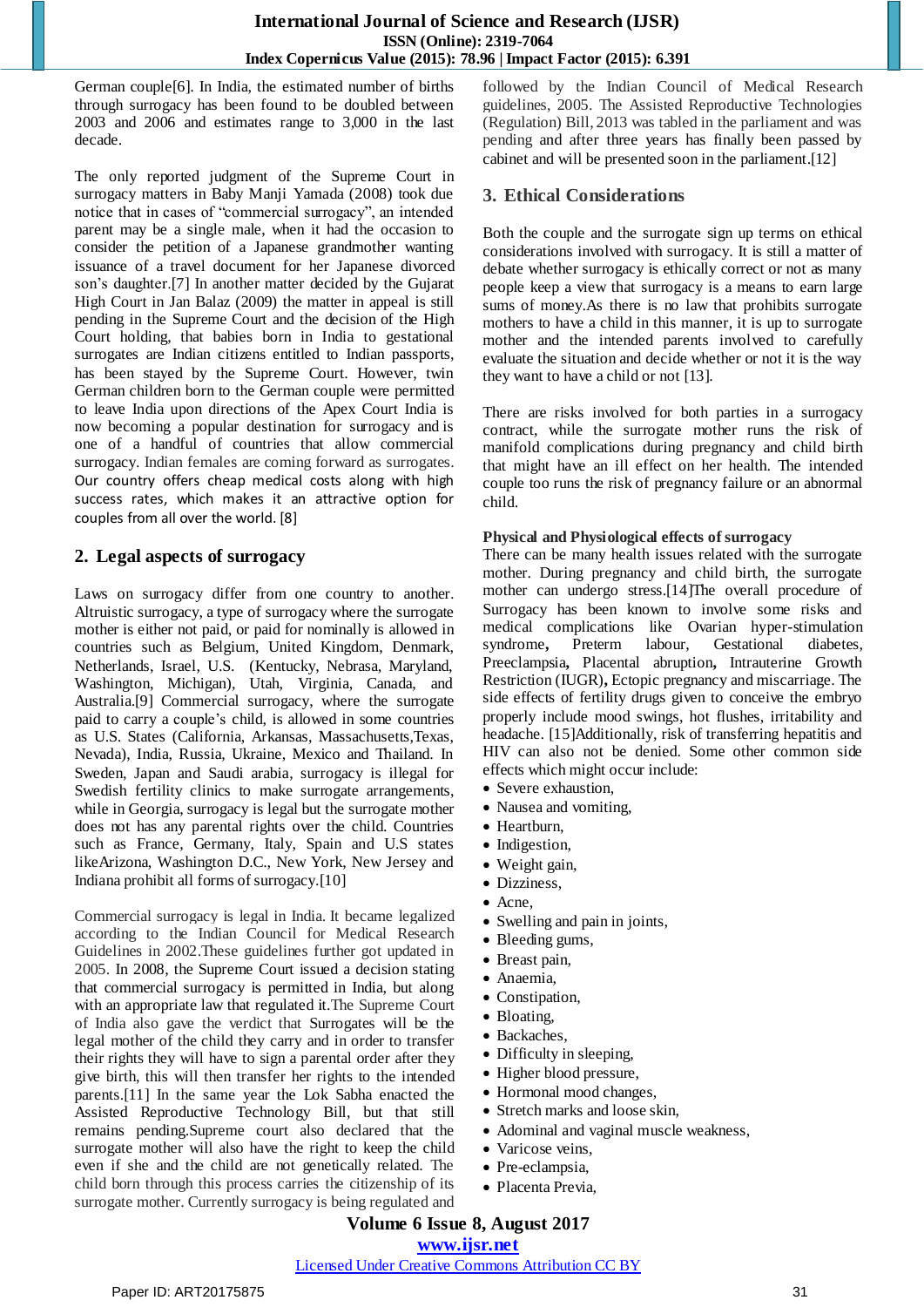- Gestational diabetes,
- Embolism,
- Cardiopulmonary arrest,
- Placental abruption,
- Molar pregnancy,
- Future infertility,
- Permanent disability, and
- Death(in severe cases)

#### **Psychological effects of surrogacy**

Apart from physical health, her physiological as well as psychological health is a matter of deep concern. Some women experience emotional distress when participating as a surrogate mother which could be due to a lack of emotional support throughout the process, whilesome women might establish such a firm emotional bonding with the child and experience psychological reactions like depression or refusal when surrendering the child, grief, sorrow etc. [16] There is a risk of postpartum depression and psychological feeling of guilt or anger in these women. Many females undergo surrogacy due to economic problems but few of them do undergo the stress of handing over the child born to her. It is also possible for the rented mother to be rejected by society that may also pose negative effect on her psychological health not only on her but also on her family.[17]

#### **Here are few case studies which will throw light on the physical, physiological and psychological health effects**

#### **Case I:**

#### **Psychological effects**

Surrogate who refused to give up baby to mum and stepdad: 'My bond with daughter is stronger'

- The 26-year-old Leanne of Wallsend, North Tyneside decided to keep baby Mollie, despite initially [agreeing to](http://www.mirror.co.uk/all-about/surrogacy)  [be a surrogate](http://www.mirror.co.uk/all-about/surrogacy) for her own mum Judith.
- Leanne became pregnant by using Traditional method ie., a syringe of sperm provided by her stepdad, Judith's new husband Mark Roberts.
- But refused to hand over the baby due to an emotional bonding developed between her and the baby in the womb.
- Leanne is bringing up Mollie while distraught Judith and Mark, both 50, currently play no part in her life.
- Ref :23:05, 23 MAY 2014, UPDATED 17:33, 12 AUG 2014, BY MIRROR.CO.UK

#### **Case II**

#### **Psychological effects**

- The surrogate an inner-city single mother raising her own two children on benefits – agreed to give the baby to a wealthy man and his wife who had contacted her via email.
- She believed they were the 'perfect couple' to raise a child and was paid £4,500 in expenses for her part of the deal
- But she refused to hand over the child and won the legal right to keep her baby.
- The surrogate when came to know that the intended parents did not shared a healthy relationship, she got depressed and refused to hand over the baby girl after her

birth, prompting an extraordinary six-month court battle as the couple attempted to force her to give them the child.

 [http://www.dailymail.co.uk/news/article-](http://www.dailymail.co.uk/news/article-1356176/Surrogate-mother-wins-case-baby-giving-birth.html)[1356176/Surrogate-mother-wins-case-baby-giving](http://www.dailymail.co.uk/news/article-1356176/Surrogate-mother-wins-case-baby-giving-birth.html)[birth.html#ixzz4K0vkrckk](http://www.dailymail.co.uk/news/article-1356176/Surrogate-mother-wins-case-baby-giving-birth.html)

#### **Case III**

#### **Physiological and psychological effect Multiple pregnancy**

#### **Pregnant with triplets, surrogate mother refuses abortion against parents' demand**

- **[Melissa Cook](http://liveactionnews.org/surrogate-pregnant-triplets-threatened-financial-ruin-doesnt-abort/)** when she was 17 weeks pregnant went public about the pressure she was receiving to abort one of the three triplets she was carrying for a man.
- Brittneyrose Torres told the New York Post she is refusing the biological parents' demand that she abort one of the three babies – the female. The other babies are identical boys.
- According to The New York Post, Torres was to receive at least  $$30,000 - $25,000$  for carrying one baby and \$5,000 extra for carrying two or more in her contract with the babies' parents.
- The biological parents are claiming that the contract includes a provision which allows them to tell Torres to abort, and they are withholding payments unless she does abort their daughter.
- Melissa suffered a lot of stress and went under depression.
- By [Nancy Flanders](http://liveactionnews.org/author/nancy/) | December 15, 2015 , 02:50pm

#### **Case IV**

#### **Physical, Physiological and psychological effects**

- Andrea Ott-Dahl agreed to serve as a surrogate mom to a Silicon Valley couple.
- Two months into Andrea's pregnancy in 2012, prenatal tests showed that the baby had Down syndrome, in addition to other complications.
- Doctors said that the unborn baby, nicknamed "Peanut," would most likely suffer from blindness, autism and a severe heart condition if she survived birth.
- The couple, who had contracted Andrea to be their surrogate, wanted her to abort the baby. So did Andrea's doctor, who said he could perform a termination the day Andrea had the ultrasound showing the baby had health complications.
- Andrea did not agree with them but suffered with lot of stress and high blood pressure and was diagnosed with gestational diabetes.
- Finally she fought a legal battle, delivered the baby and also refused to handover and is now raising the baby as a single mother.

Andrea chronicled her emotional journey about deciding to keep their now 2-year-old daughter, [Delaney Skye,](http://delaneyskye.com/index.html) in an [upcoming memoir,](http://www.amazon.com/Saving-Delaney-Keston-Ott-Dahl-ebook/dp/B017KXN0A6) *Saving Delaney: From Surrogacy to Family*, out April 12.

*BY K.C. BAKER, [@kcbaker77777](https://twitter.com/intent/user?screen_name=kcbaker77777) , 04/08/2016 AT 02:35 PM EDT*